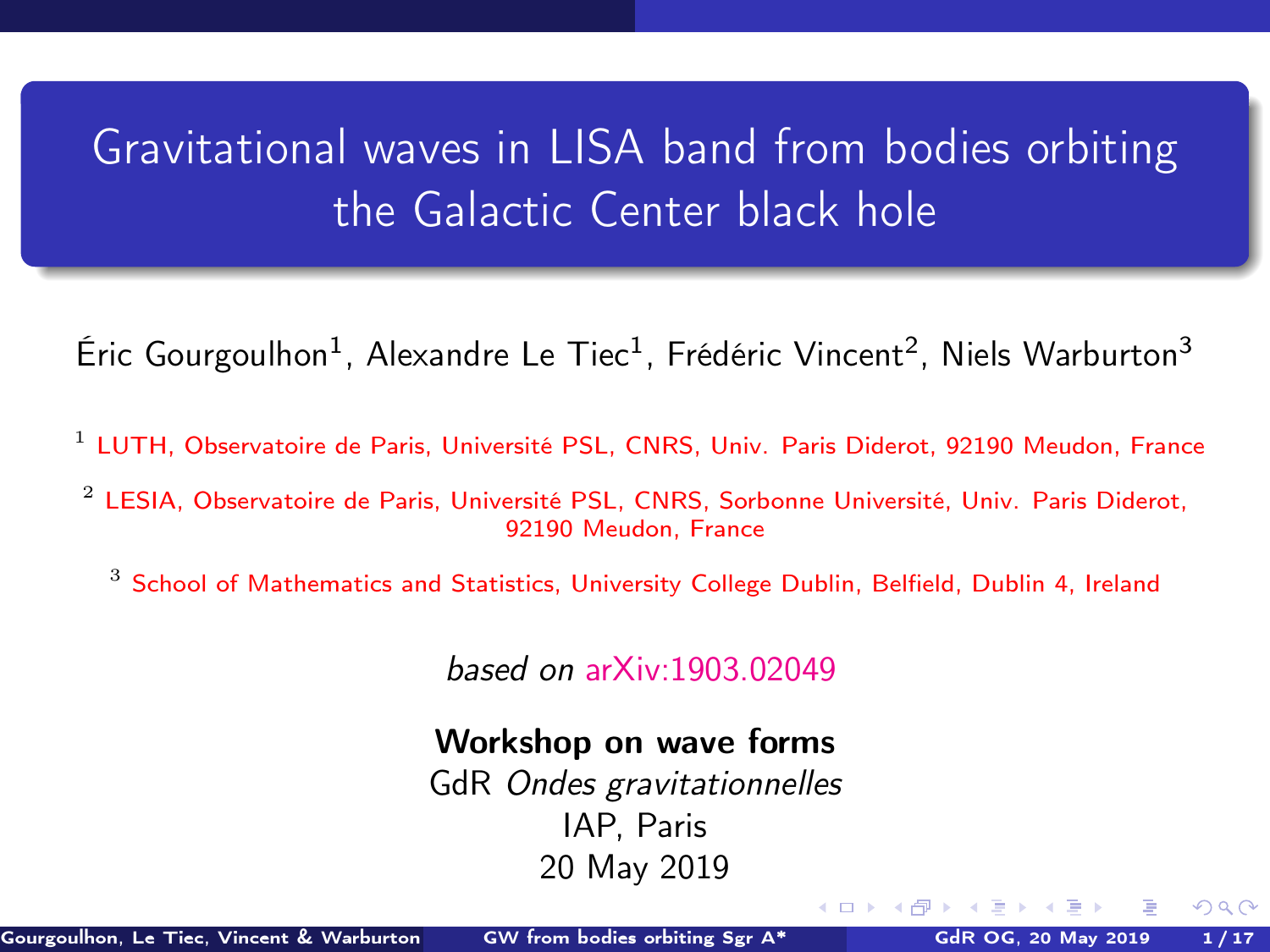# <span id="page-1-0"></span>The black hole Sgr A\* at the Galactic center



• distance:  $d = 8.12$  kpc

 $\bullet$ mass:

 $M = 4.10 \times 10^6 M_{\odot}$ 

$$
= 20.2 \text{ s}
$$

$$
= 6.06 \times 10^9
$$
 m

$$
= 4.05 \times 10^{-2}
$$
 au

$$
= 1.96 \times 10^{-7}
$$
 pc

$$
\iff 1 \text{ pc} = 5.10 \times 10^6 M
$$

• spin 
$$
J = aM
$$
 unknown yet...

 $\leftarrow$  Orbit of star S2 around Sgr A\* [\[GRAVITY team, A&A](https://doi.org/10.1051/0004-6361/201833718) 615, L15 (2018)]

4 0 F

 $\Omega$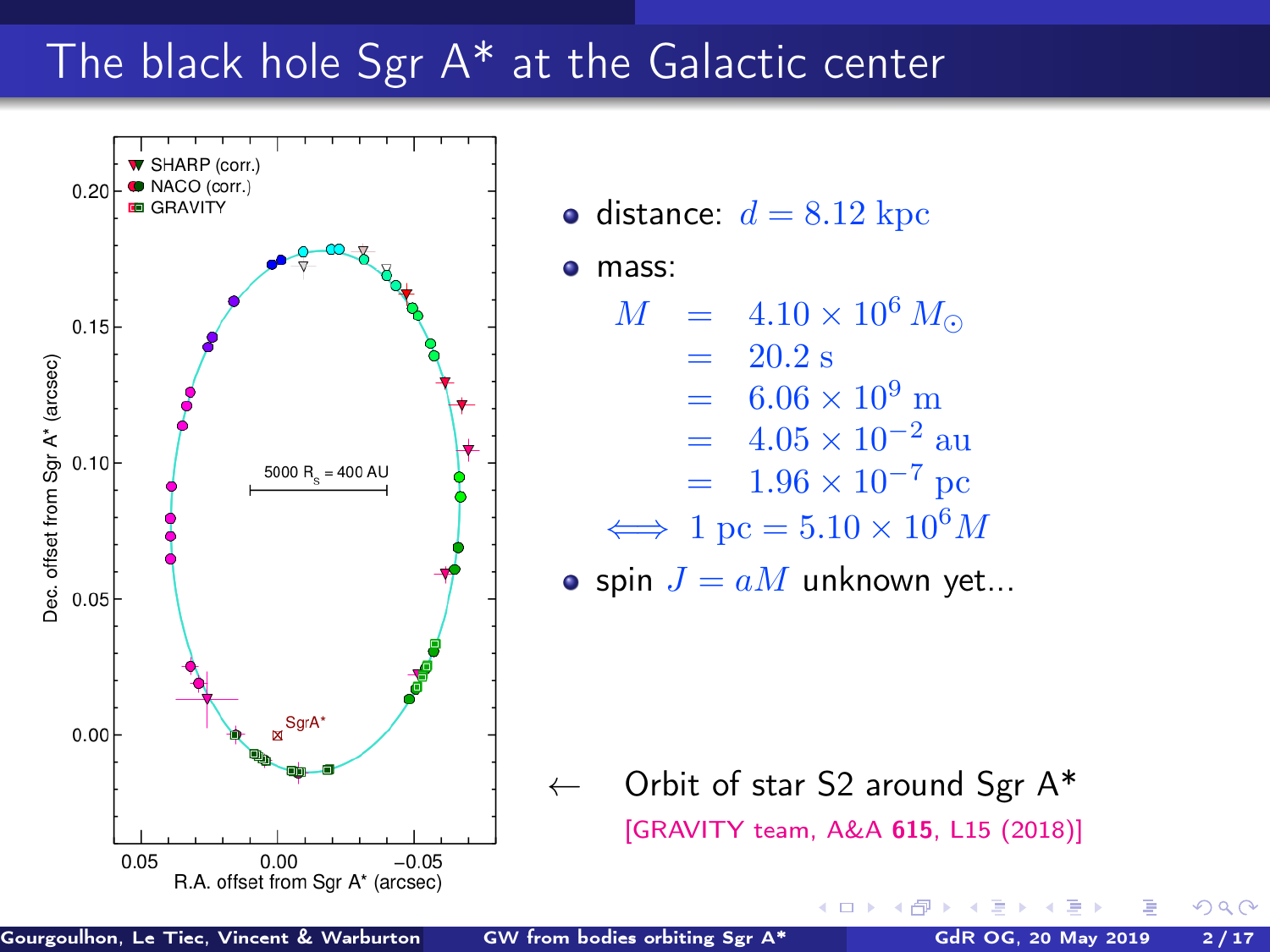# <span id="page-2-0"></span>GW frequencies from circular orbits around Sgr A\*

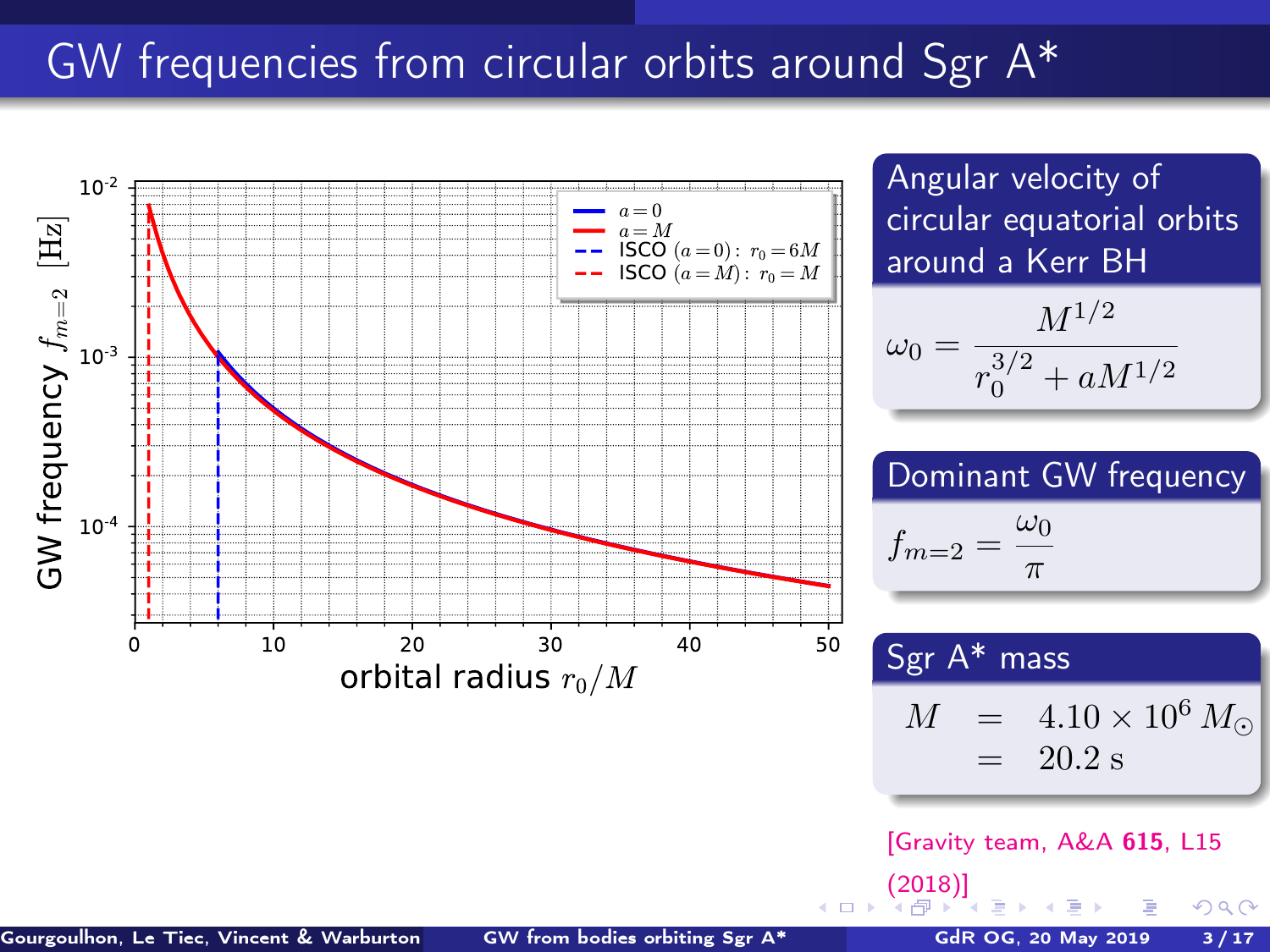# <span id="page-3-0"></span>GW frequencies from circular orbits around Sgr A\*

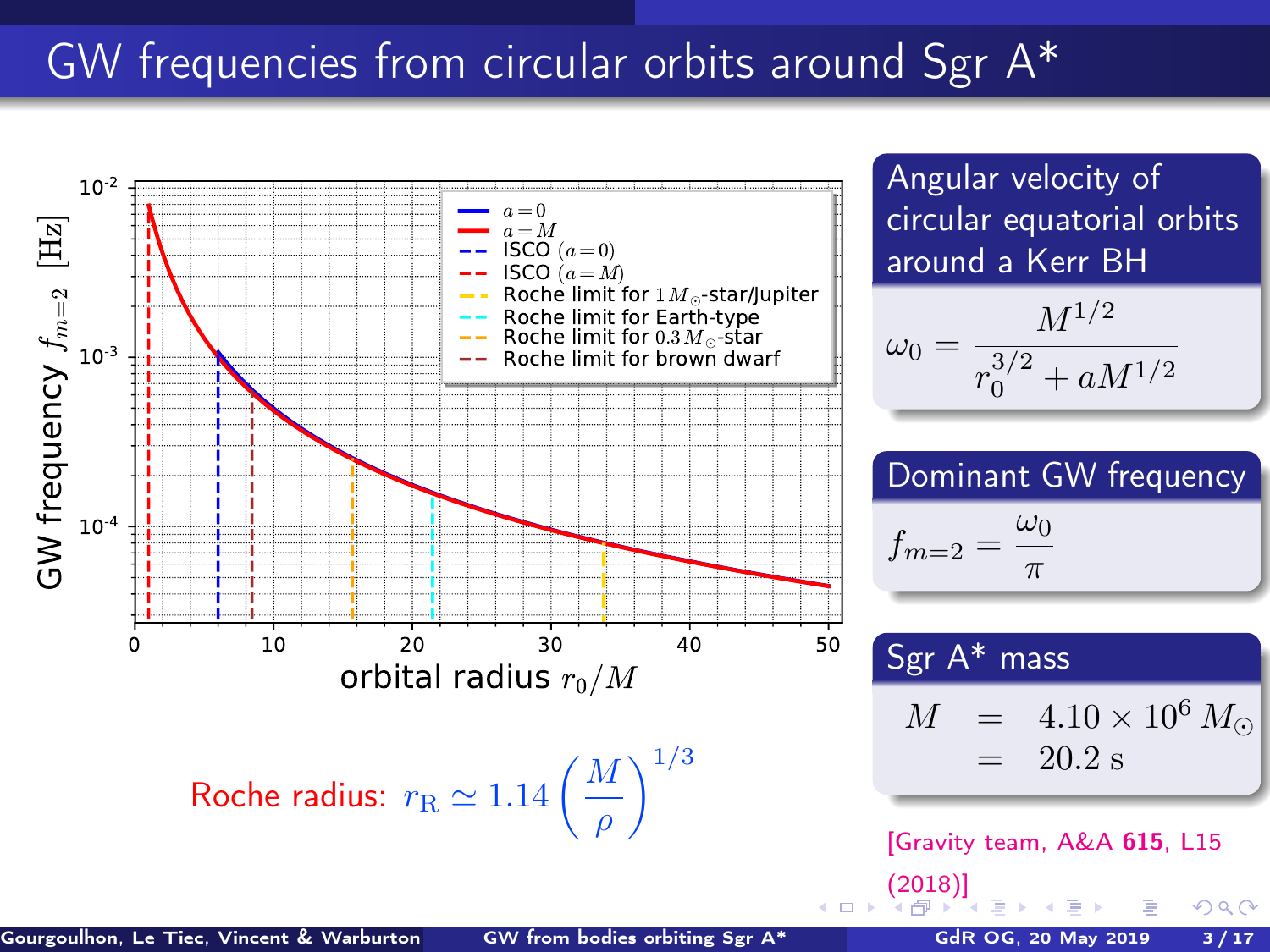## <span id="page-4-0"></span>Frequencies of Sgr A\* close orbits are in LISA band



ISCO for  $a = M$ :  $f_{m=2} = 7.9$  mHz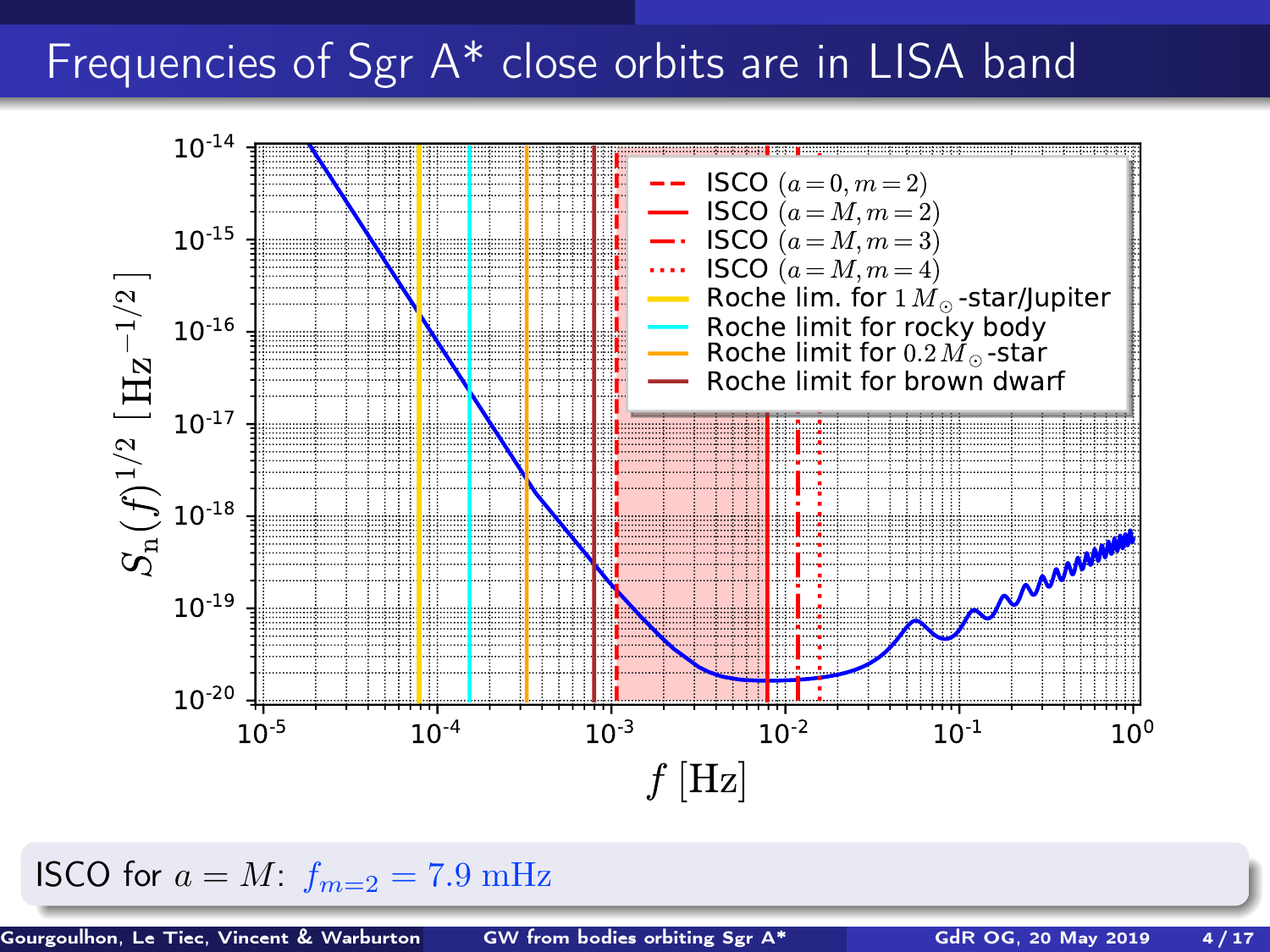# <span id="page-5-0"></span>Frequencies of Sgr A<sup>\*</sup> close orbits are in LISA band



ISCO for  $a = M$  $a = M$ :  $f_{m=2} = 7.9 \text{ mHz} \leftarrow$  $f_{m=2} = 7.9 \text{ mHz} \leftarrow$  $f_{m=2} = 7.9 \text{ mHz} \leftarrow$  coincides wit[h L](#page-4-0)I[SA](#page-6-0) ma[x.](#page-0-0) [sen](#page-26-0)[sit](#page-0-0)[ivi](#page-26-0)[ty!](#page-0-0)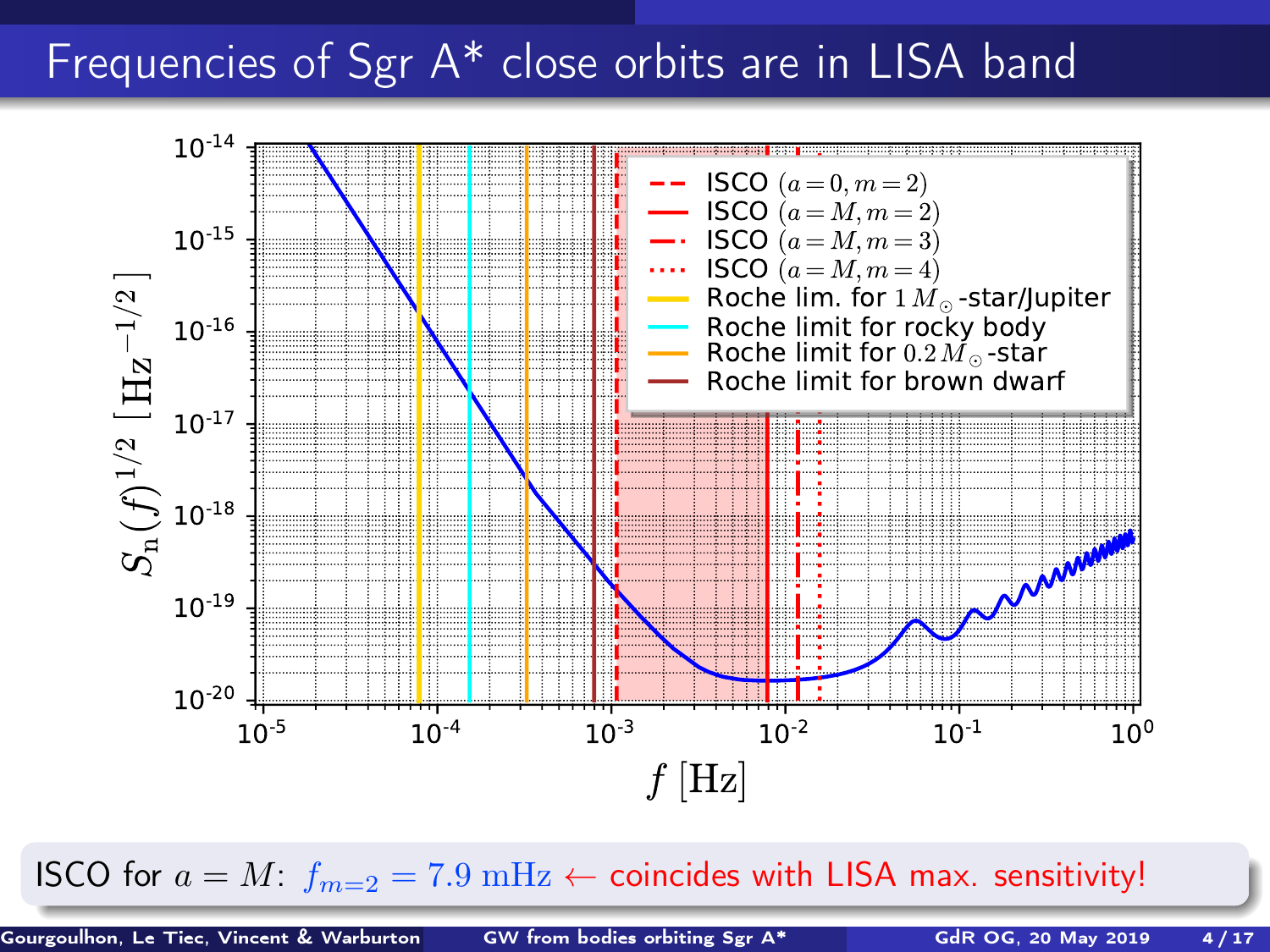# <span id="page-6-0"></span>Previous studies of Sgr A\* as a source for LISA

- Freitag (2003) [ApJ 583[, L21\]](https://doi.org/10.1086/367813): GW from orbiting stars at quadrupole order; low-mass main-sequence (MS) stars are good candidates for LISA
- Barack & Cutler (2004) [PRD 69[, 082005\]](https://doi.org/10.1103/PhysRevD.69.082005):  $0.06M_{\odot}$  MS star observed  $10^6{\rm yr}$ before plunge  $\Rightarrow$  SNR = 11 in 2 yr of LISA data  $\Rightarrow$  Sgr A\*'s spin within  $0.5\%$  accuracy
- $\bullet$  Berry & Gair (2013) [\[MNRAS](https://doi.org/10.1093/mnras/sts360) 429, 589]: extreme-mass-ratio burst (single periastron passage on a highly eccentric orbit)  $\implies$  GW burst  $\implies$  LISA detection of  $10M_{\odot}$  for periastron  $< 65M$ ; event rate could be  $\sim 1 \,\mathrm{yr}^{-1}$
- Linial & Sari (2017) [\[MNRAS](https://doi.org/10.1093/mnras/stx1041) <sup>469</sup>, 2441]: GW from orbiting MS stars undergoing Roche lobe overflow  $\implies$  detectability by LISA; possibility of a reverse chirp signal (outspiral)
- Kühnel et al.  $(2018)$  [\[arXiv:1811.06387\]](https://arxiv.org/abs/1811.06387): GW from an ensemble of macroscopic dark matter candidates orbiting Sgr A\*, such as primordial BHs, with masses in the range  $10^{-13} - 10^3$   $M_{\odot}$
- Amaro-Seoane (2019) [\[arXiv:1903.10871\]](https://arxiv.org/abs/1903.10871): Extremely Large Mass-Ratio Inspirals  $(X-MRI) \Longrightarrow$  brown dwarfs orbiting Sgr A\* should be detected in great numbers by LISA:  $\sim 20$  in band at any time **(ロ) (母)**  $299$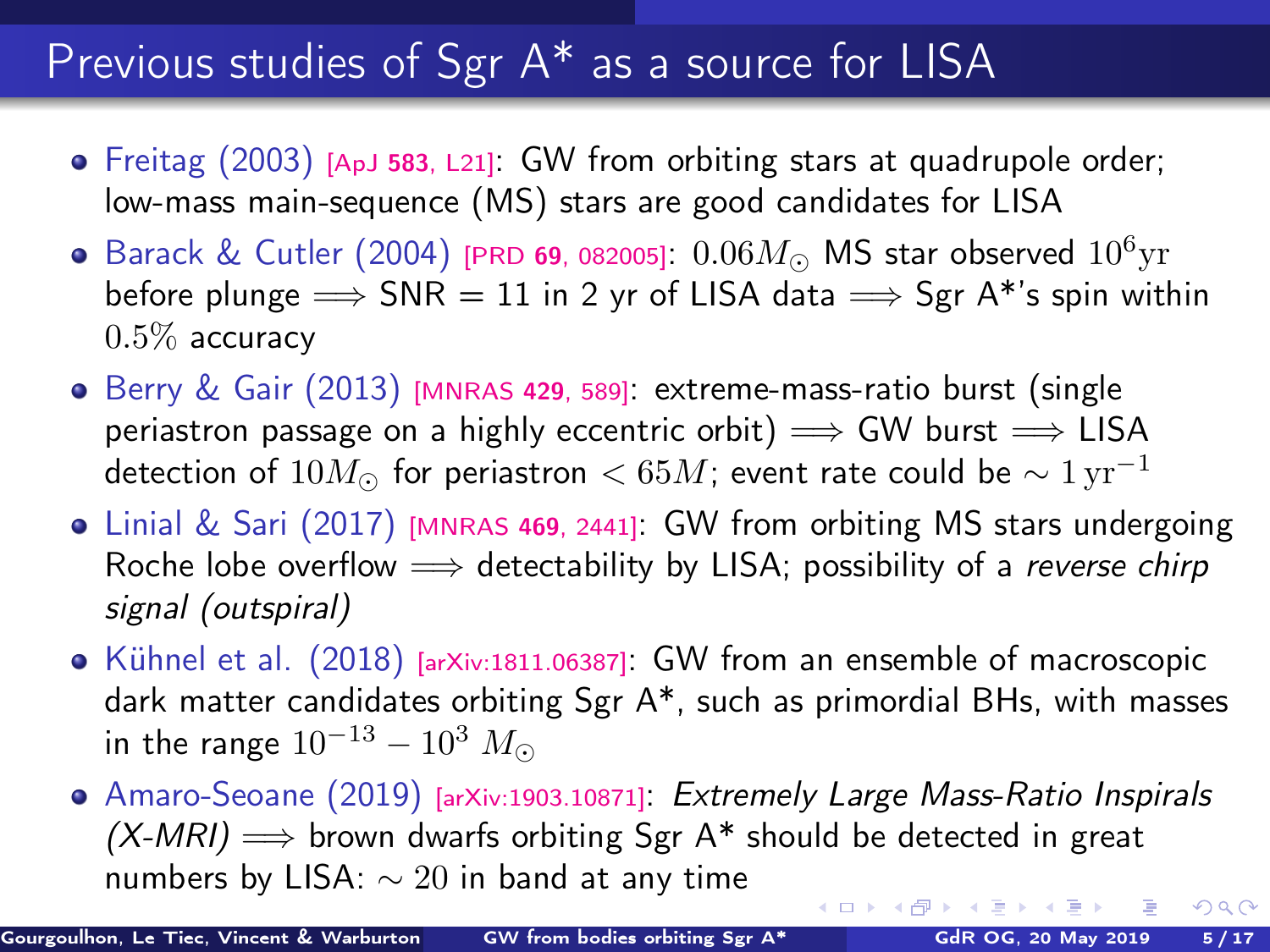All previous studies have been performed in a Newtonian framework (quadrupole formula), except that of Barack & Cutler (2004), which is post-Newtonian. Now, for orbits close to the ISCO, relativistic effects are expected to be important.

- $\implies$  we have adopted a fully relativistic framework:
	- Sgr A\* is modeled as a Kerr BH and GW are computed via the theory of perturbations of the Kerr metric
	- tidal effects are evaluated via the theory of Roche potential in the Kerr metric developed by Dai & Blandford (2013) [\[MNRAS](https://doi.org/10.1093/mnras/stt1209) <sup>434</sup>, 2948]

 $\Omega$ 

**K ロ ト K 何 ト K**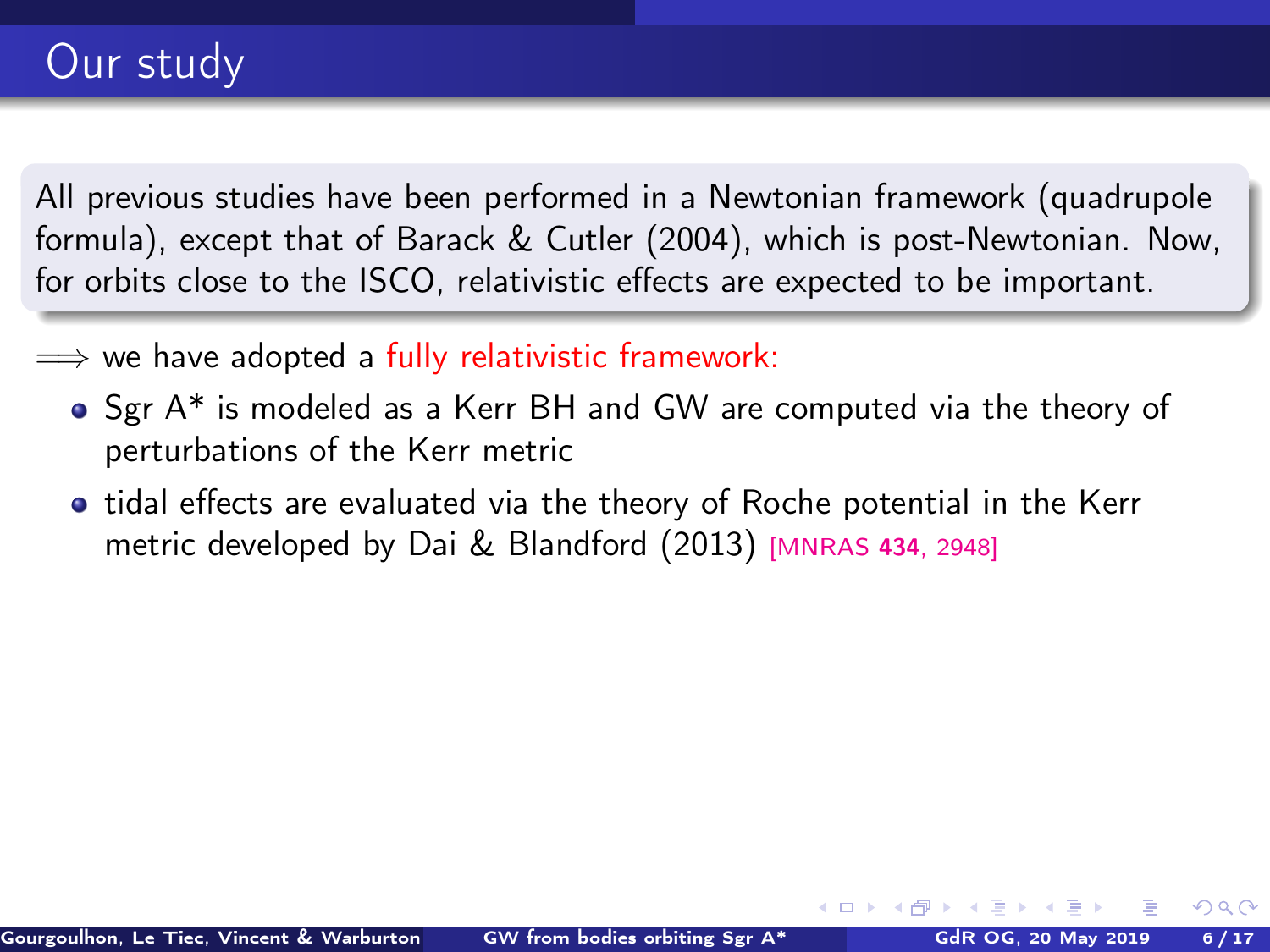All previous studies have been performed in a Newtonian framework (quadrupole formula), except that of Barack & Cutler (2004), which is post-Newtonian. Now, for orbits close to the ISCO, relativistic effects are expected to be important.

- $\implies$  we have adopted a fully relativistic framework:
	- Sgr A\* is modeled as a Kerr BH and GW are computed via the theory of perturbations of the Kerr metric
	- tidal effects are evaluated via the theory of Roche potential in the Kerr metric developed by Dai & Blandford (2013) [\[MNRAS](https://doi.org/10.1093/mnras/stt1209) <sup>434</sup>, 2948]

Limitation: circular equatorial orbits; valid for

- inspiralling compact objects from the tidal disruption of a binary (zero-eccentricity EMRI)
- MS stars formed in an accretion disk
- compact objects resulting from the most massive of such stars
- $\bullet \sim 1/4$  of the population of brown dwarfs studied by Amaro-Seoane (2019)

 $\Omega$ 

**K ロ ▶ K 何 ▶ K 日**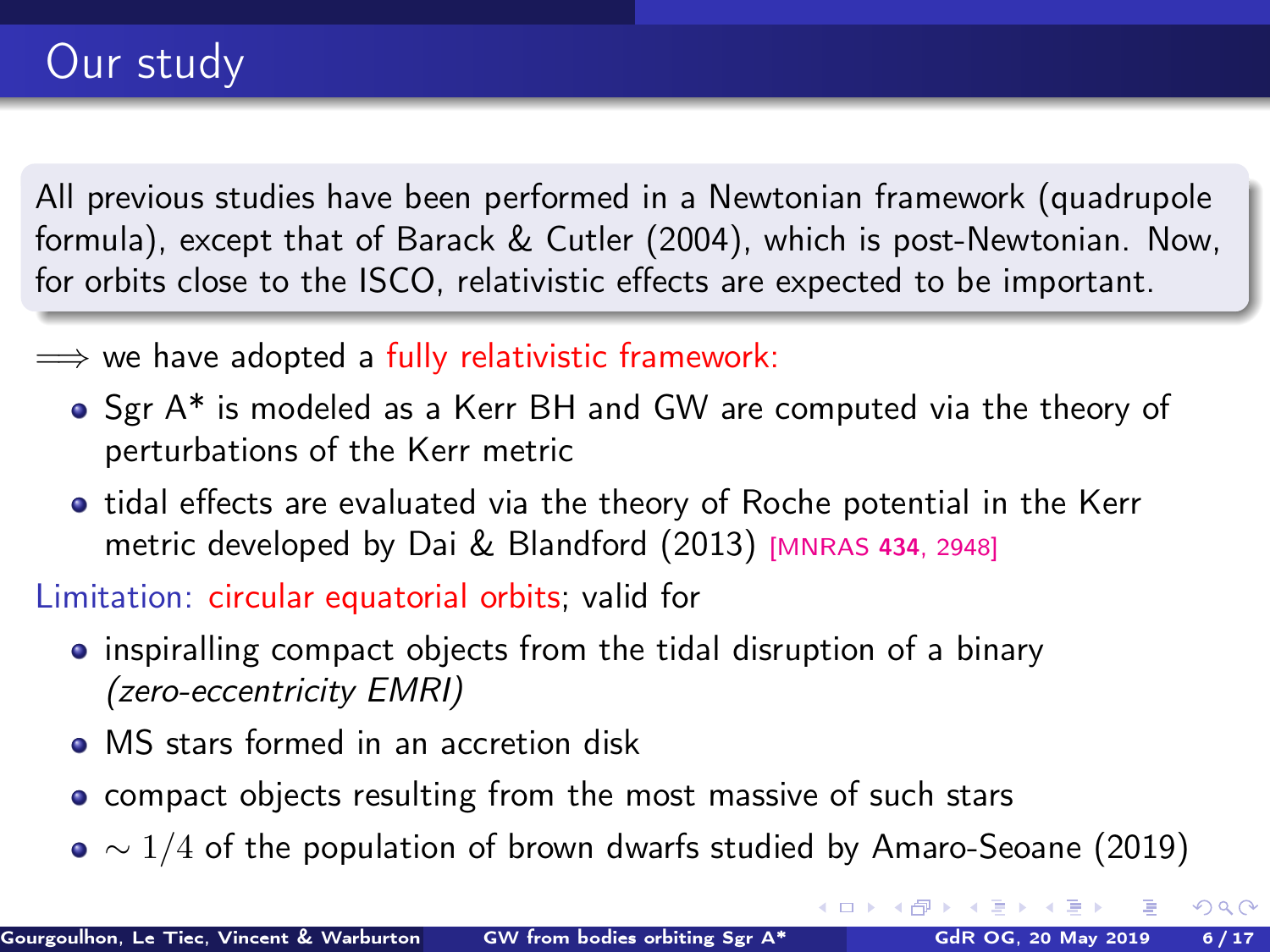#### <span id="page-9-0"></span>Detweiler (1978)

$$
h_+ - \mathrm{i}h_\times = \frac{2\mu}{r} \sum_{\ell=2}^\infty \sum_{\substack{m=-\ell\\m\neq 0}}^\ell \frac{Z_{\ell m}^\infty(r_0)}{(m\omega_0)^2} - 2S_{\ell m}^{am\omega_0}(\theta,\varphi) e^{-\mathrm{i}m(\omega_0(t-r_*)+\varphi_0)}
$$

 $\mu$ : mass of orbiting object;  $(t, r, \theta, \varphi)$ : Boyer-Lindquist coordinates of the observer  ${}_{-2}S_{\ell m}^{am\omega_{0}}(\theta,\varphi)$ : spheroidal harmonics of spin weight  $-2$ 

 $\Omega$ 

 $\leftarrow$   $\leftarrow$   $\leftarrow$   $\leftarrow$   $\leftarrow$   $\leftarrow$   $\leftarrow$   $\leftarrow$   $\leftarrow$   $\leftarrow$   $\leftarrow$   $\leftarrow$   $\leftarrow$   $\leftarrow$   $\leftarrow$   $\leftarrow$   $\leftarrow$   $\leftarrow$   $\leftarrow$   $\leftarrow$   $\leftarrow$   $\leftarrow$   $\leftarrow$   $\leftarrow$   $\leftarrow$   $\leftarrow$   $\leftarrow$   $\leftarrow$   $\leftarrow$   $\leftarrow$   $\leftarrow$   $\leftarrow$   $\leftarrow$   $\leftarrow$   $\leftarrow$   $\leftarrow$   $\leftarrow$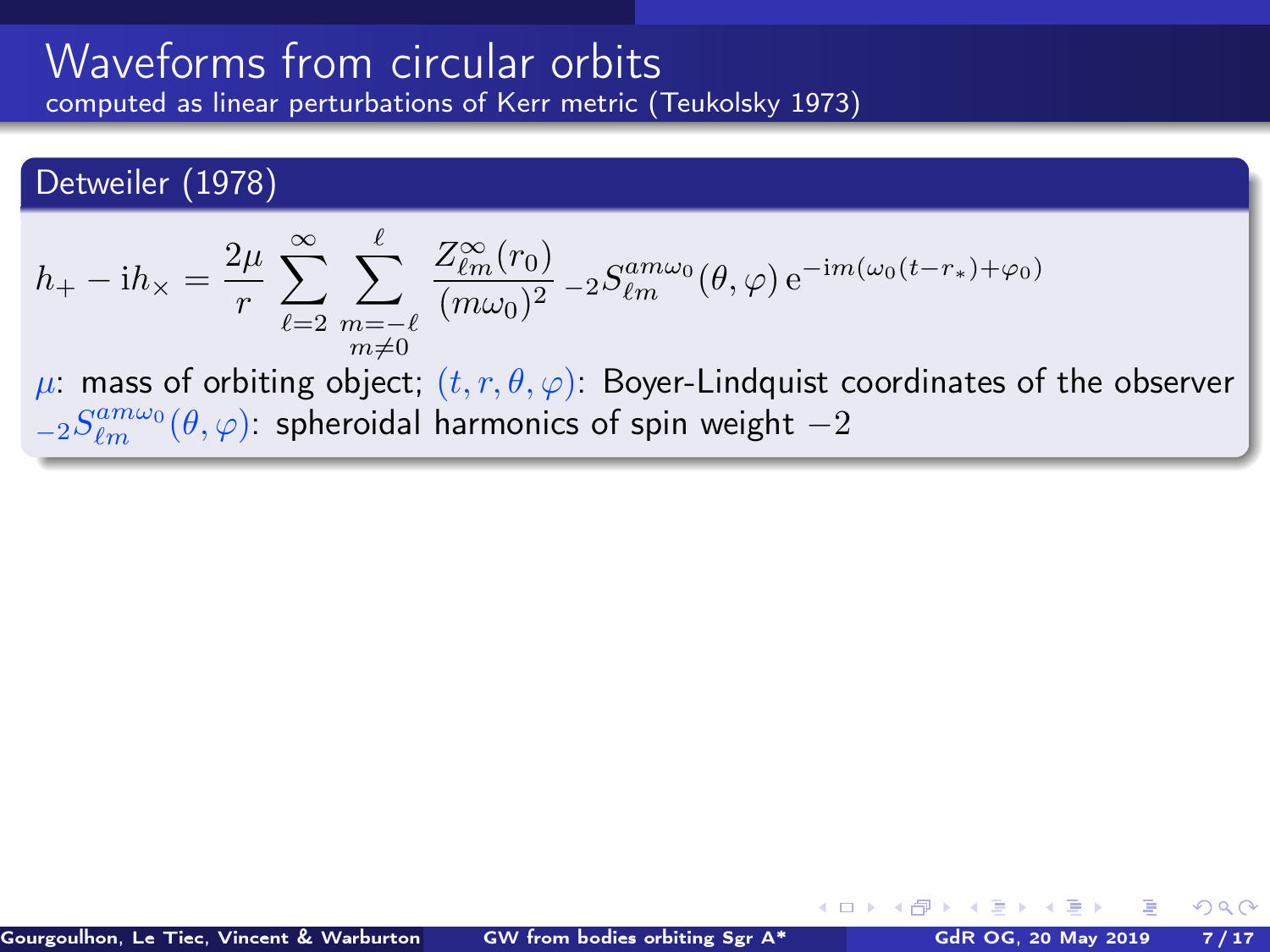#### <span id="page-10-0"></span>Detweiler (1978)

$$
h_+ - \mathrm{i}h_\times = \frac{2\mu}{r} \sum_{\ell=2}^\infty \sum_{\substack{m=-\ell\\m\neq 0}}^\ell \frac{Z_{\ell m}^\infty(r_0)}{(m\omega_0)^2} - 2S_{\ell m}^{am\omega_0}(\theta,\varphi) e^{-\mathrm{i}m(\omega_0(t-r_*)+\varphi_0)}
$$

 $\mu$ : mass of orbiting object;  $(t, r, \theta, \varphi)$ : Boyer-Lindquist coordinates of the observer  ${}_{-2}S_{\ell m}^{am\omega_{0}}(\theta,\varphi)$ : spheroidal harmonics of spin weight  $-2$ 

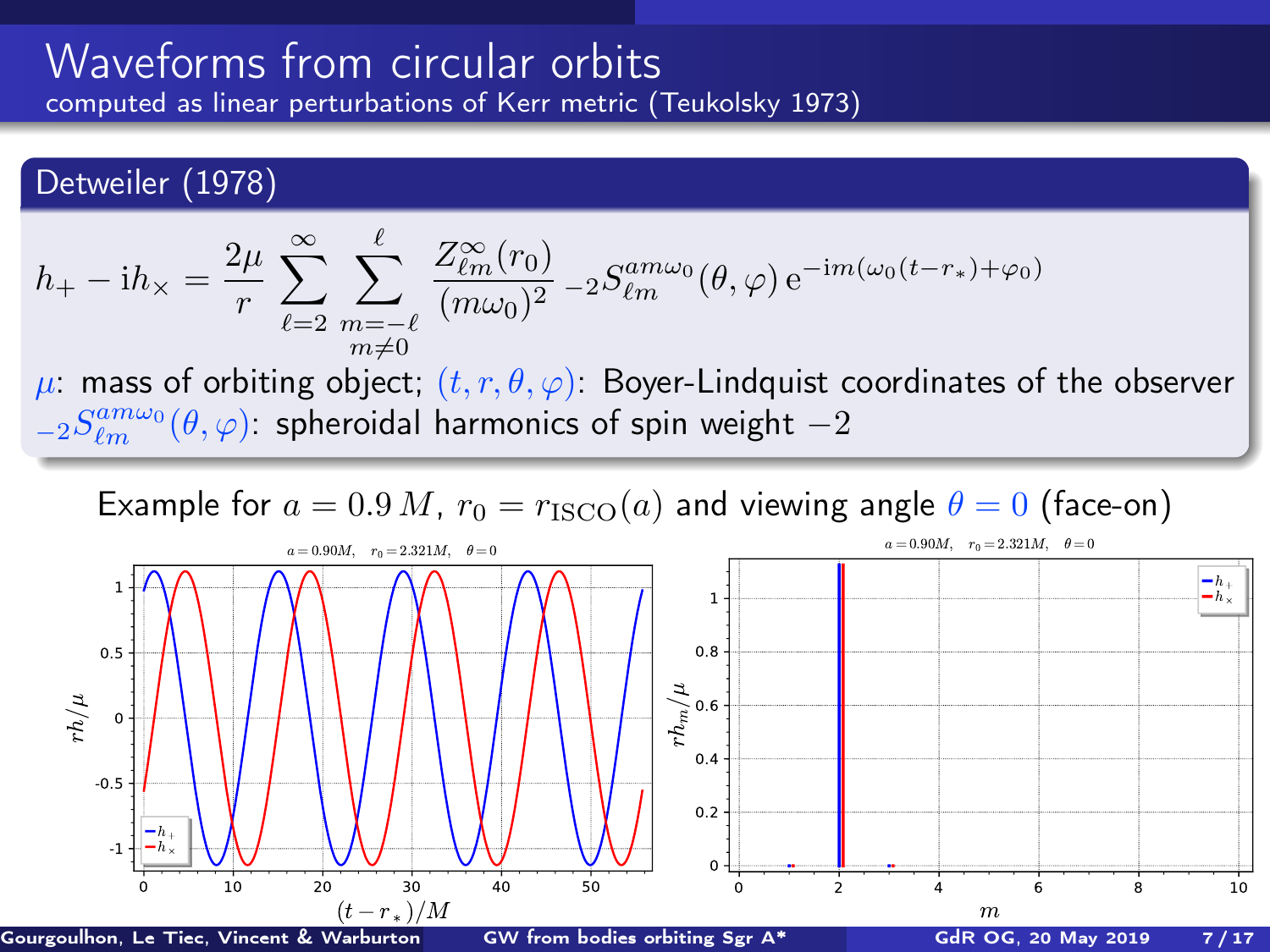#### Detweiler (1978)

$$
h_+ - \mathrm{i}h_\times = \frac{2\mu}{r} \sum_{\ell=2}^\infty \sum_{\substack{m=-\ell\\m\neq 0}}^\ell \frac{Z_{\ell m}^\infty(r_0)}{(m\omega_0)^2} - 2S_{\ell m}^{am\omega_0}(\theta,\varphi) e^{-\mathrm{i}m(\omega_0(t-r_*)+\varphi_0)}
$$

 $\mu$ : mass of orbiting object;  $(t, r, \theta, \varphi)$ : Boyer-Lindquist coordinates of the observer  ${}_{-2}S_{\ell m}^{am\omega_{0}}(\theta,\varphi)$ : spheroidal harmonics of spin weight  $-2$ 

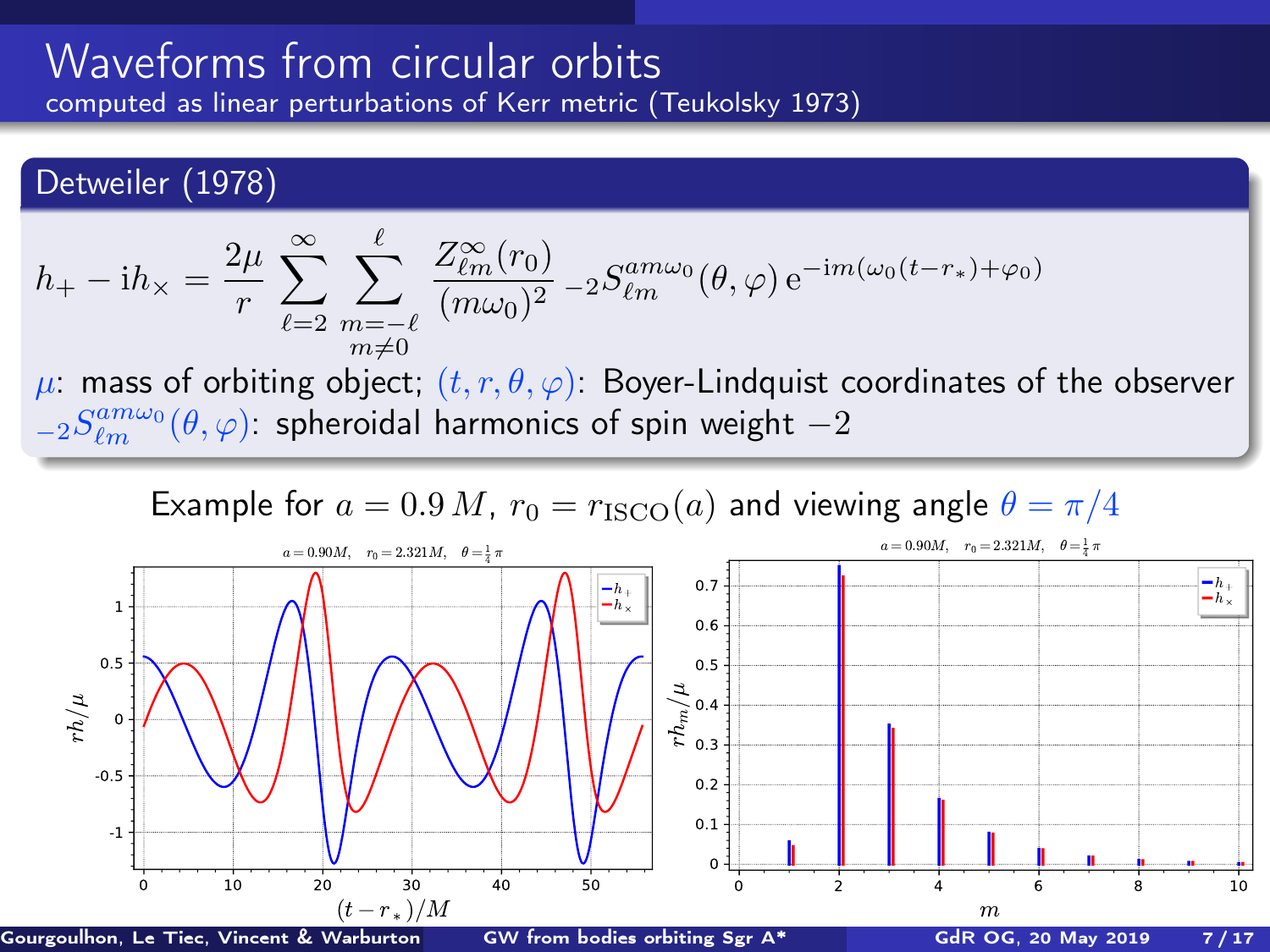#### <span id="page-12-0"></span>Detweiler (1978)

$$
h_+ - \mathrm{i}h_\times = \frac{2\mu}{r} \sum_{\ell=2}^\infty \sum_{\substack{m=-\ell\\m\neq 0}}^\ell \frac{Z_{\ell m}^\infty(r_0)}{(m\omega_0)^2} - 2S_{\ell m}^{am\omega_0}(\theta,\varphi) e^{-\mathrm{i}m(\omega_0(t-r_*)+\varphi_0)}
$$

 $\mu$ : mass of orbiting object;  $(t, r, \theta, \varphi)$ : Boyer-Lindquist coordinates of the observer  ${}_{-2}S_{\ell m}^{am\omega_{0}}(\theta,\varphi)$ : spheroidal harmonics of spin weight  $-2$ 

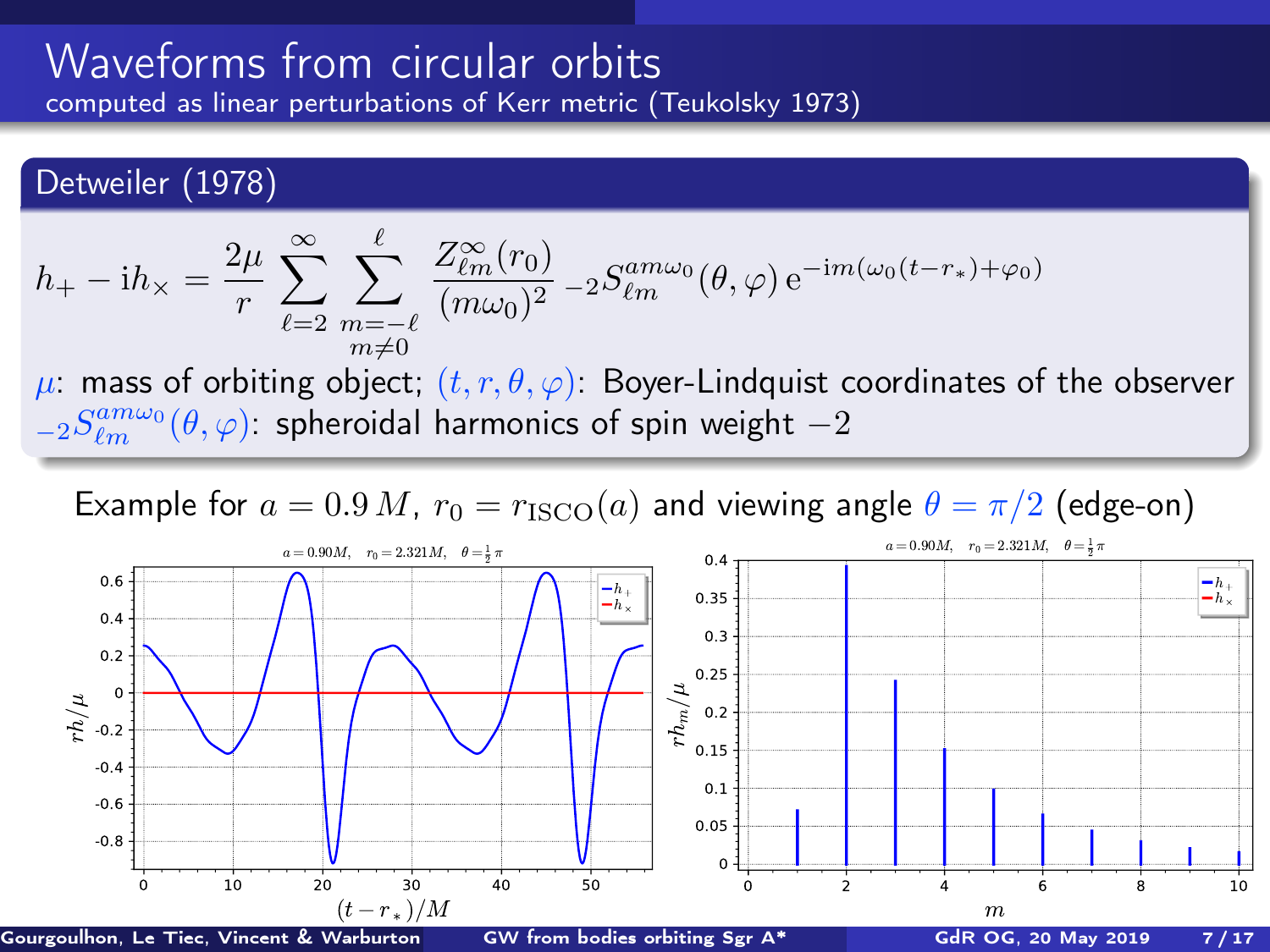<span id="page-13-0"></span>All computations (GW waveforms, SNR in LISA, enegy fluxes, inspiralling time, etc.) have been implemented as a Python package for the open-source mathematics software system SageMath:

#### [kerrgeodesic\\_gw](https://pypi.org/project/kerrgeodesic-gw/)

kerrgeodesic\_gw is

- entirely open-source: [https:](https://github.com/BlackHolePerturbationToolkit/kerrgeodesic_gw) [//github.com/BlackHolePerturbationToolkit/kerrgeodesic\\_gw](https://github.com/BlackHolePerturbationToolkit/kerrgeodesic_gw)
- is distributed via the PyPi (the Python Package Index): <https://pypi.org/project/kerrgeodesic-gw/> so that the installation in SageMath is very easy: sage -pip install kerrgeodesic\_gw
- **•** is part of the Black Hole Perturbation Toolkit: <http://bhptoolkit.org/>

 $\Omega$ 

**K ロ ▶ K 何 ▶ K 手**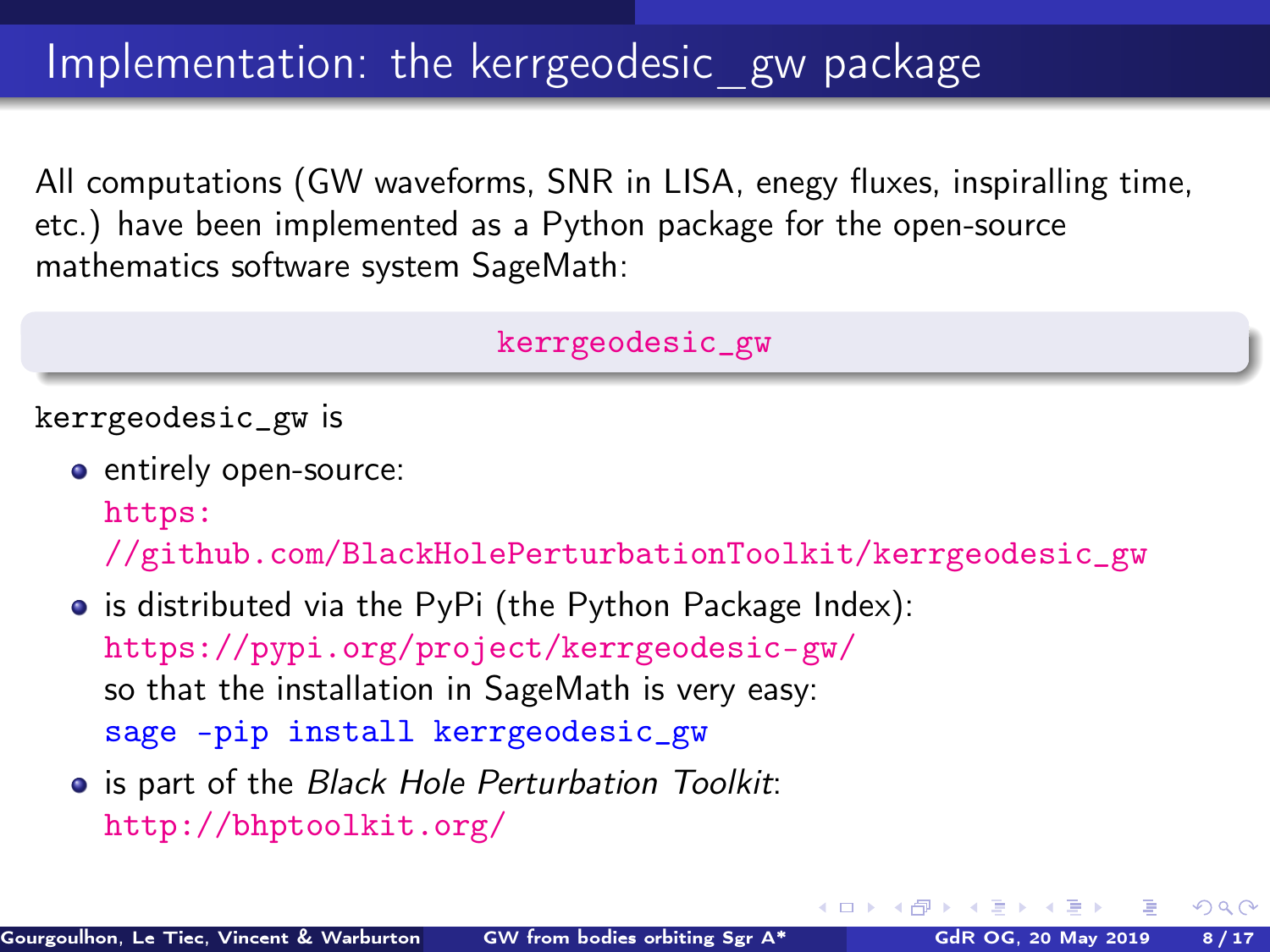## Signal-to-noise ratio in the LISA detector



[\[Gourgoulhon, Le Tiec, Vincent & Warburton, arXiv:1903.02049\]](https://arxiv.org/abs/1903.02049)

**K ロ ⊁ K 個 ≯ K 君 ⊁ K 君 ≯** 

 $299$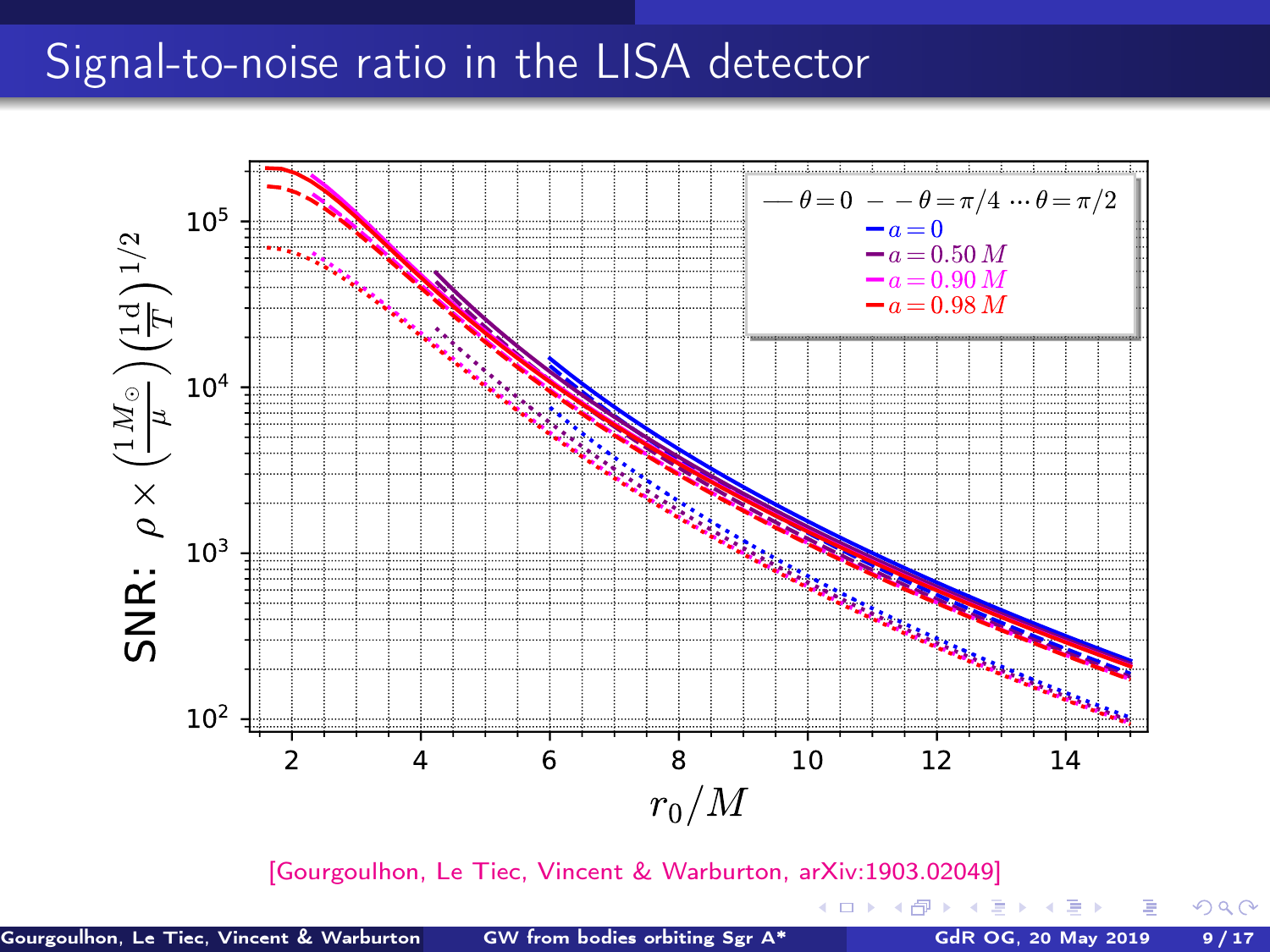### Signal-to-noise ratio in the LISA detector



[\[Gourgoulhon, Le Tiec, Vincent & Warburton, arXiv:1903.02049\]](https://arxiv.org/abs/1903.02049)

 $298$ 

← ロ ▶ → *日* ▶ →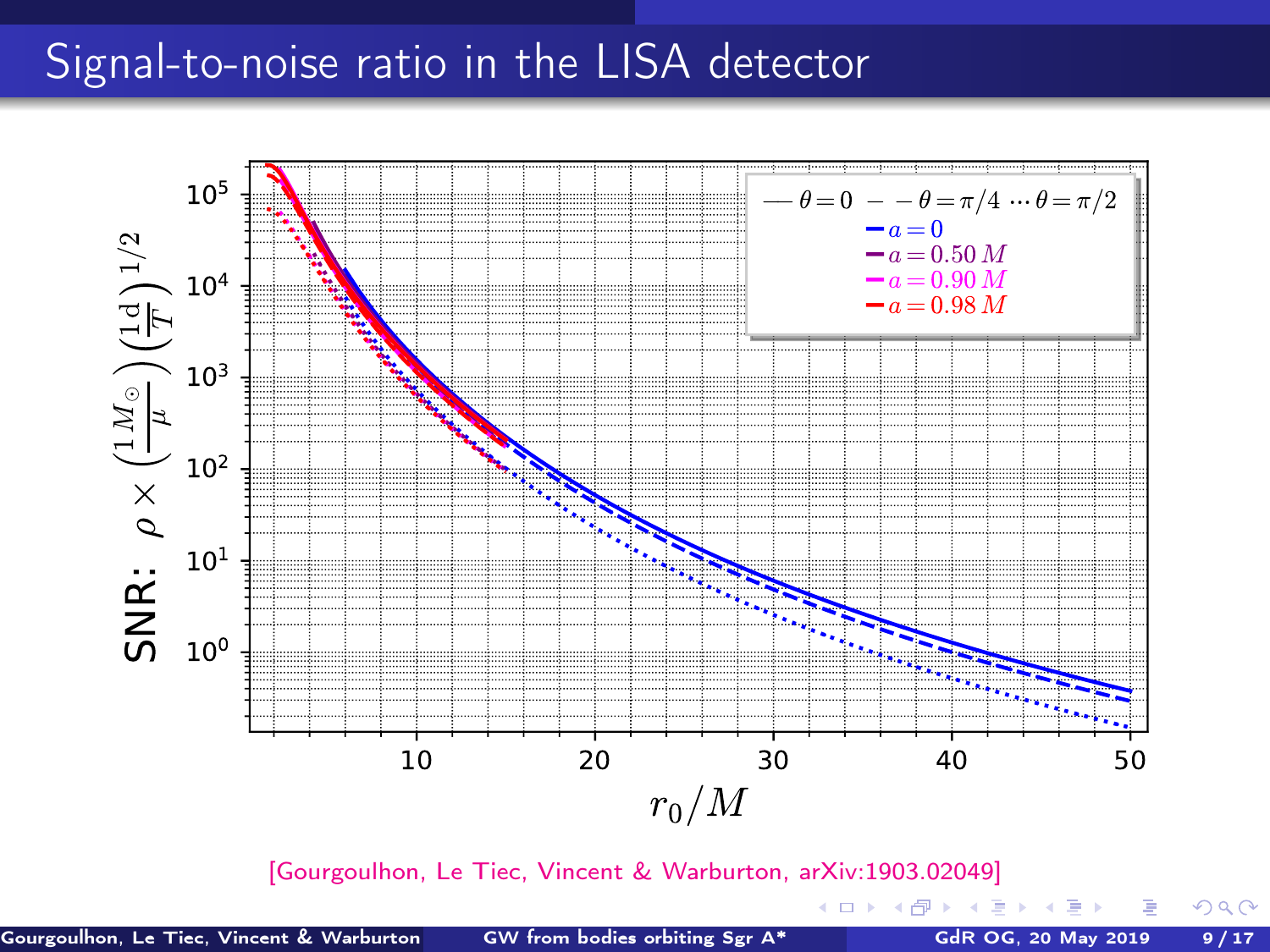### Signal-to-noise ratio in the LISA detector



[\[Gourgoulhon, Le Tiec, Vincent & Warburton, arXiv:1903.02049\]](https://arxiv.org/abs/1903.02049)

 $\Omega$ 

(□ ) ( ) (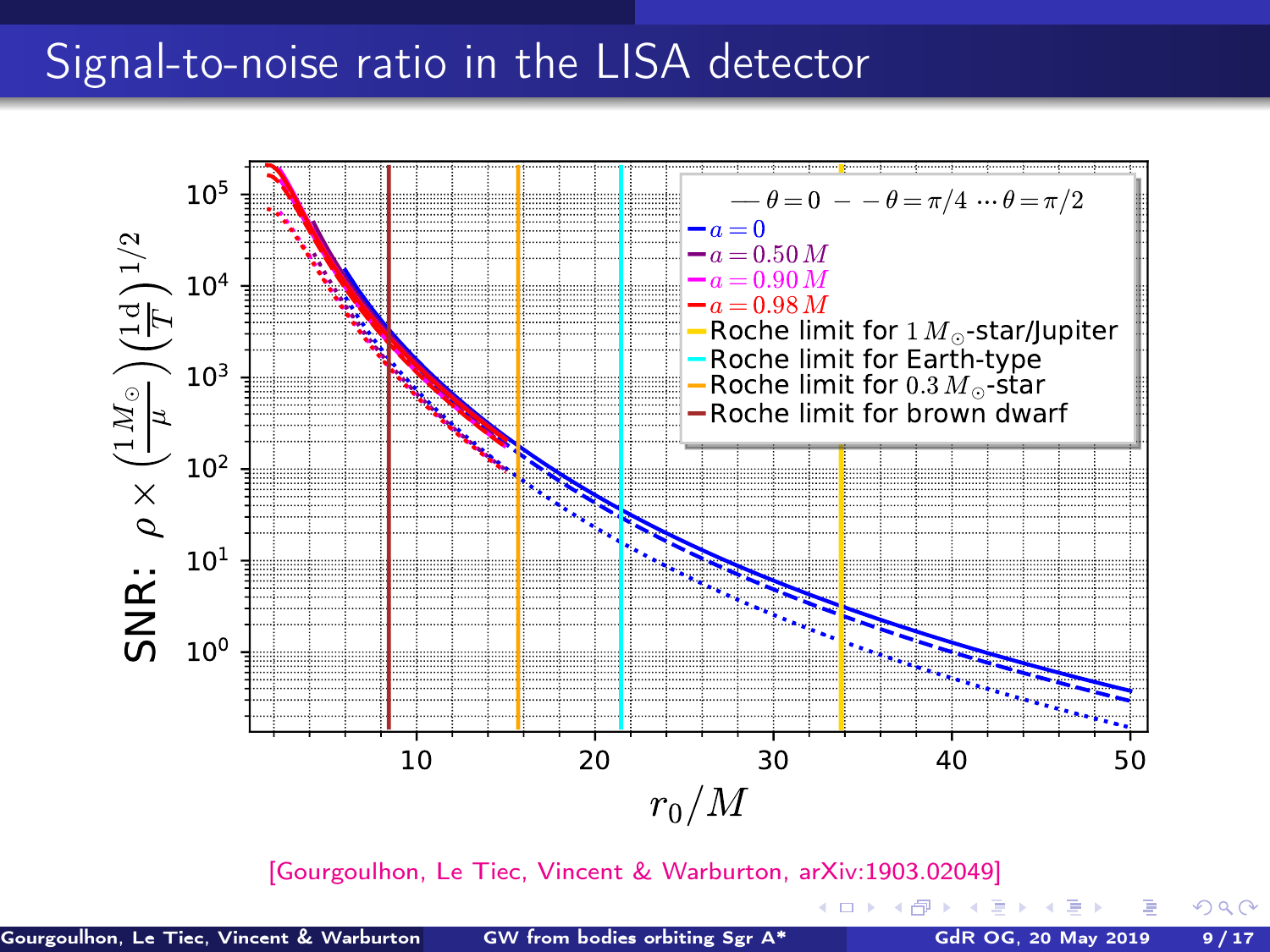## <span id="page-17-0"></span>Minimal detectable mass by LISA

Detection criteria: SNR > 10 Observation time: 1 yr



Gourgoulhon, Le Tiec, Vincent & Warburton ([GW from bodies orbiting Sgr A\\*](#page-0-0) GdR OG, 20 May 2019 10 / 17

 $QQ$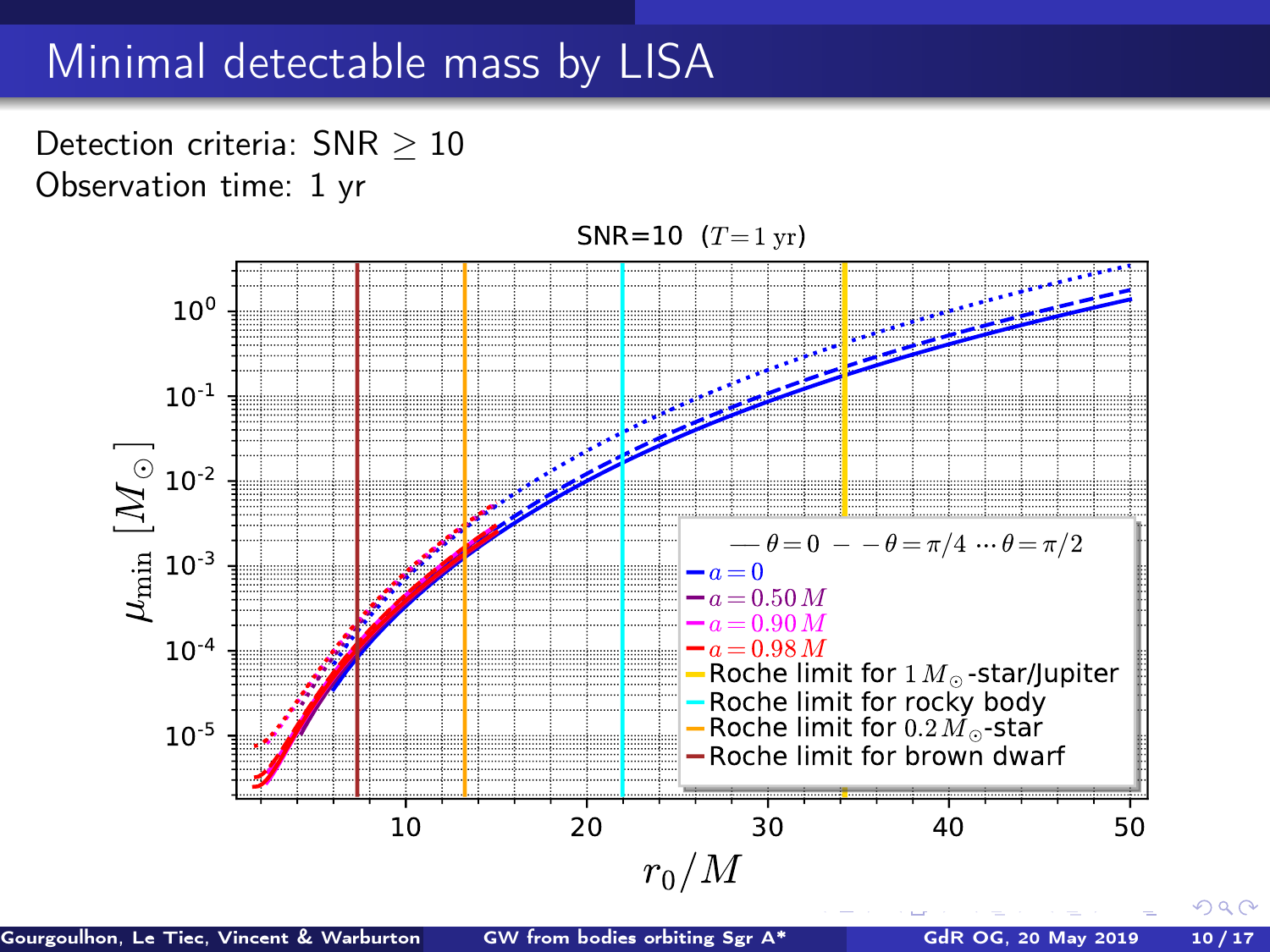## <span id="page-18-0"></span>Maximum orbital radius for LISA detection

SNR=10  $(T=1 \text{ yr})$ 



Maximum orbital radius  $r_{0,\text{max}}$  for a SNR = 10 detection by LISA in one year of data, as a functi[o](#page-17-0)n of the mass  $\mu$  of the object orbiti[ng](#page-17-0) [ar](#page-19-0)o[un](#page-18-0)[d](#page-19-0) [Sg](#page-0-0)[r A](#page-26-0)[\\*.](#page-0-0)  $QQ$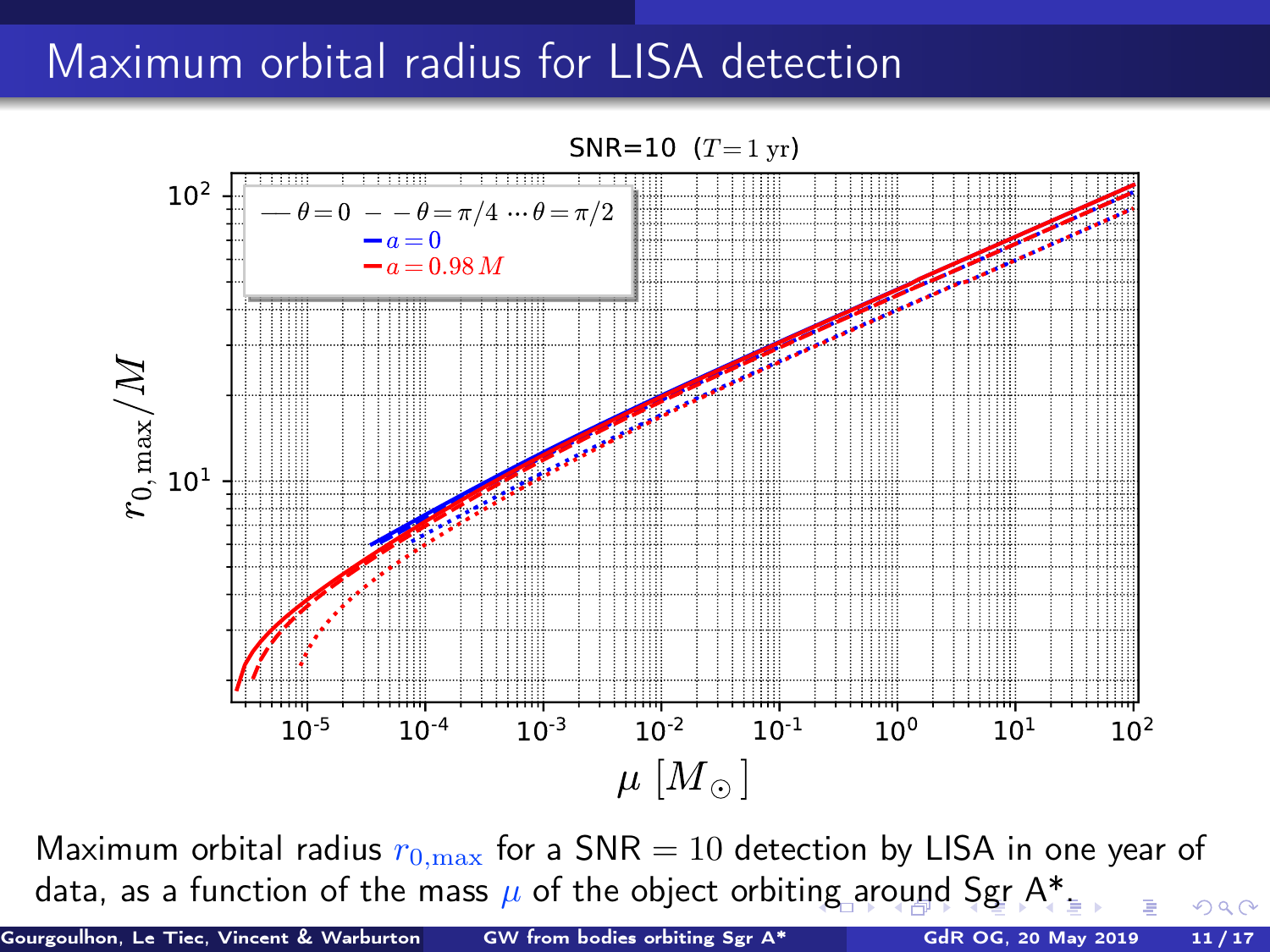# <span id="page-19-0"></span>Life time of circular orbits



 $T_{\text{life}}$ : time for a compact object to reach the ISCO on the slow inspiral induced by gravitational radiation reaction **← ロ ▶ → イ 同 →**  $\Omega$ 

Gourgoulhon, Le Tiec, Vincent & Warburton (SW from bodies orbiting Sgr A\* GdR OG, 20 May 2019 12/17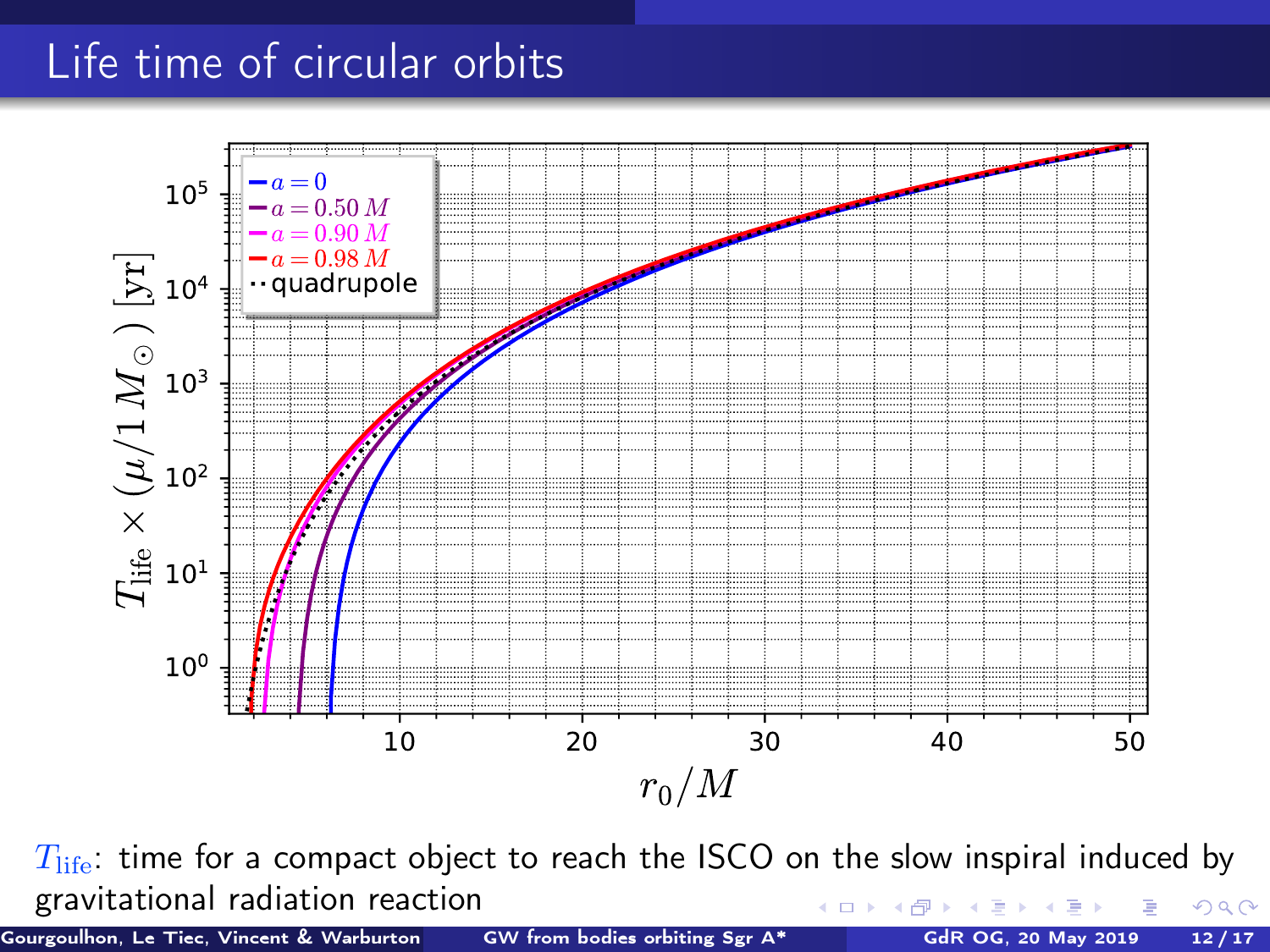Inspiral time from orbit  $r_0$  to orbit  $r_1$  due to reaction to gravitational radiation:

$$
T_{\rm ins}(r_0,r_1) = \frac{M^2}{2\mu} \int_{r_1/M}^{r_0/M} \frac{1 - 6/x + 8\bar{a}/x^{3/2} - 3\bar{a}^2/x^2}{\left(1 - 3/x + 2\bar{a}/x^{3/2}\right)^{3/2}} \frac{\mathrm{d}x}{x^2(\tilde{L}_{\infty}(x) + \tilde{L}_{\rm H}(x))}
$$

where  $\tilde L_{\infty,\mathrm{H}}(x):=(M/\mu)^2 L_{\infty,\mathrm{H}}(xM)$  and  $L_\infty$  (resp.  $L_\mathrm{H}$ ) is the total GW power emitted at infinity (resp. through the BH event horizon) by a particle of mass  $\mu$  orbiting at  $r = xM$ 

#### Compact object

$$
T_{\text{in-band}} = T_{\text{ins}}(r_{0,\text{max}}, r_{\text{ISCO}}) = T_{\text{life}}(r_{0,\text{max}})
$$

#### MS stars and brown dwarfs

$$
T_{\rm in-band} \geq T_{\rm in-band}^{\rm ins} = T_{\rm ins}(r_{\rm 0,max}, r_{\rm Roche})
$$

 $\Omega$ 

**K ロ ▶ K 何 ▶ K 手**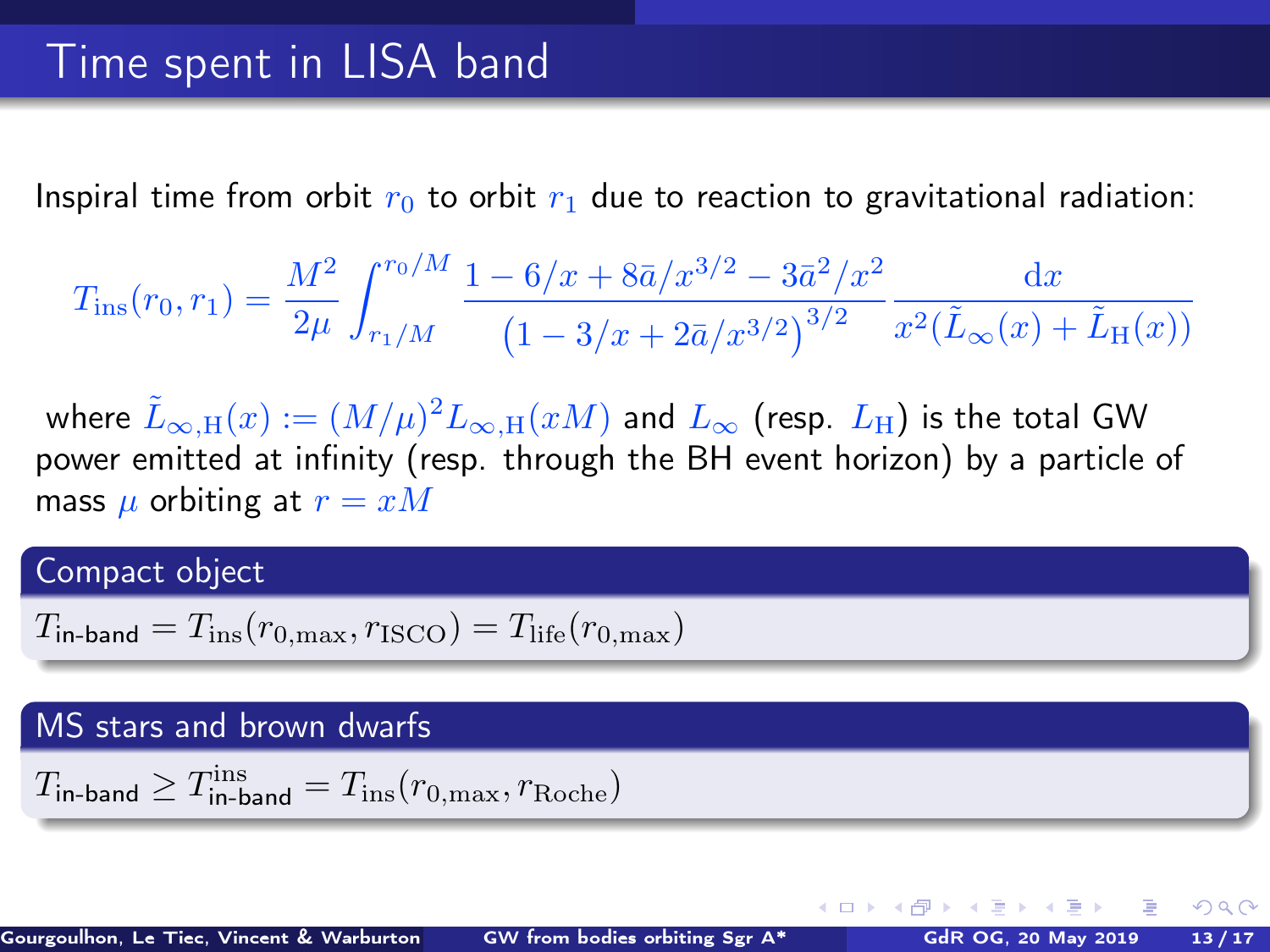## Time in LISA band for an inspiralling compact object



Gourgoulhon, Le Tiec, Vincent & Warburton ([GW from bodies orbiting Sgr A\\*](#page-0-0) GdR OG, 20 May 2019 14/17

**← ロ ▶ → イ 同 →**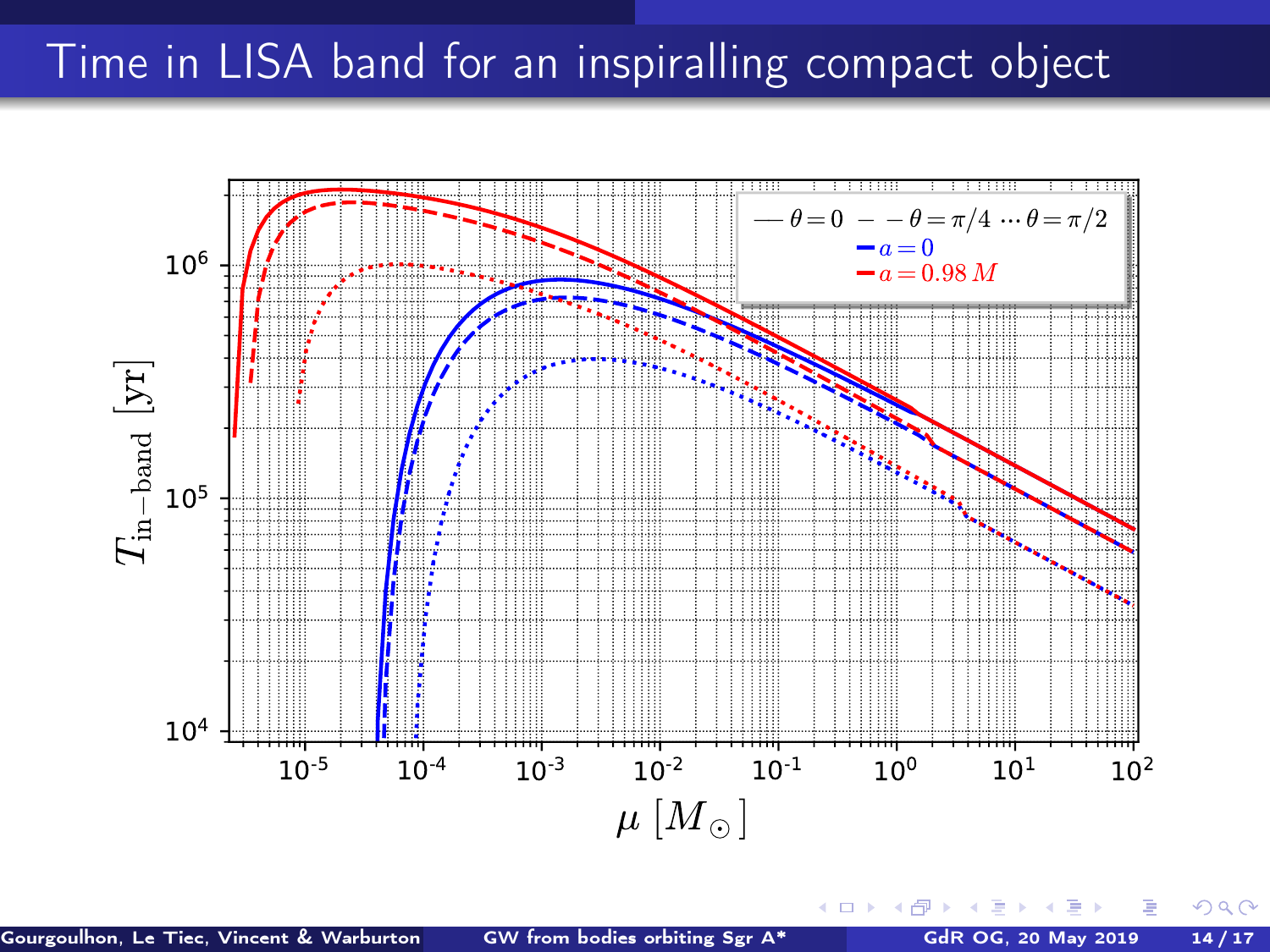# Time in LISA band for brown dwarfs and MS stars

Results for

- inclination angle  $\theta = 0$
- BH spin  $a = 0$  (outside parentheses) and  $a = 0.98M$  (inside parentheses)

|                                                        | brown dwarf  | red dwarf    | Sun-type     | $2.4 M_{\odot}$ -star |
|--------------------------------------------------------|--------------|--------------|--------------|-----------------------|
| $\mu/M_{\odot}$                                        | 0.062        | 0.20         |              | 2.40                  |
| $\rho/\rho_{\odot}$                                    | 131.         | 18.8         |              | 0.367                 |
| $r_{0,\rm max}/M$                                      | 28.2(28.0)   | 35.0(34.9)   | 47.1(47.0)   | 55.6(55.6)            |
| $f_{m=2}(r_{0,\text{max}})$                            |              |              |              |                       |
| [mHz]                                                  | 0.105(0.106) | 0.076(0.076) | 0.049(0.049) | 0.038(0.038)          |
| $r_{\rm Roche}/M$                                      | 7.31(6.93)   | 13.3(13.0)   | 34.2(34.1)   | 47.6(47.5)            |
| $T_{\text{in-band}}^{\text{ins}}$ [10 <sup>5</sup> yr] | 4.98(5.55)   | 3.72(3.99)   | 1.83(1.89)   | 0.938(0.945)          |

 $\Omega$ 

4.000.4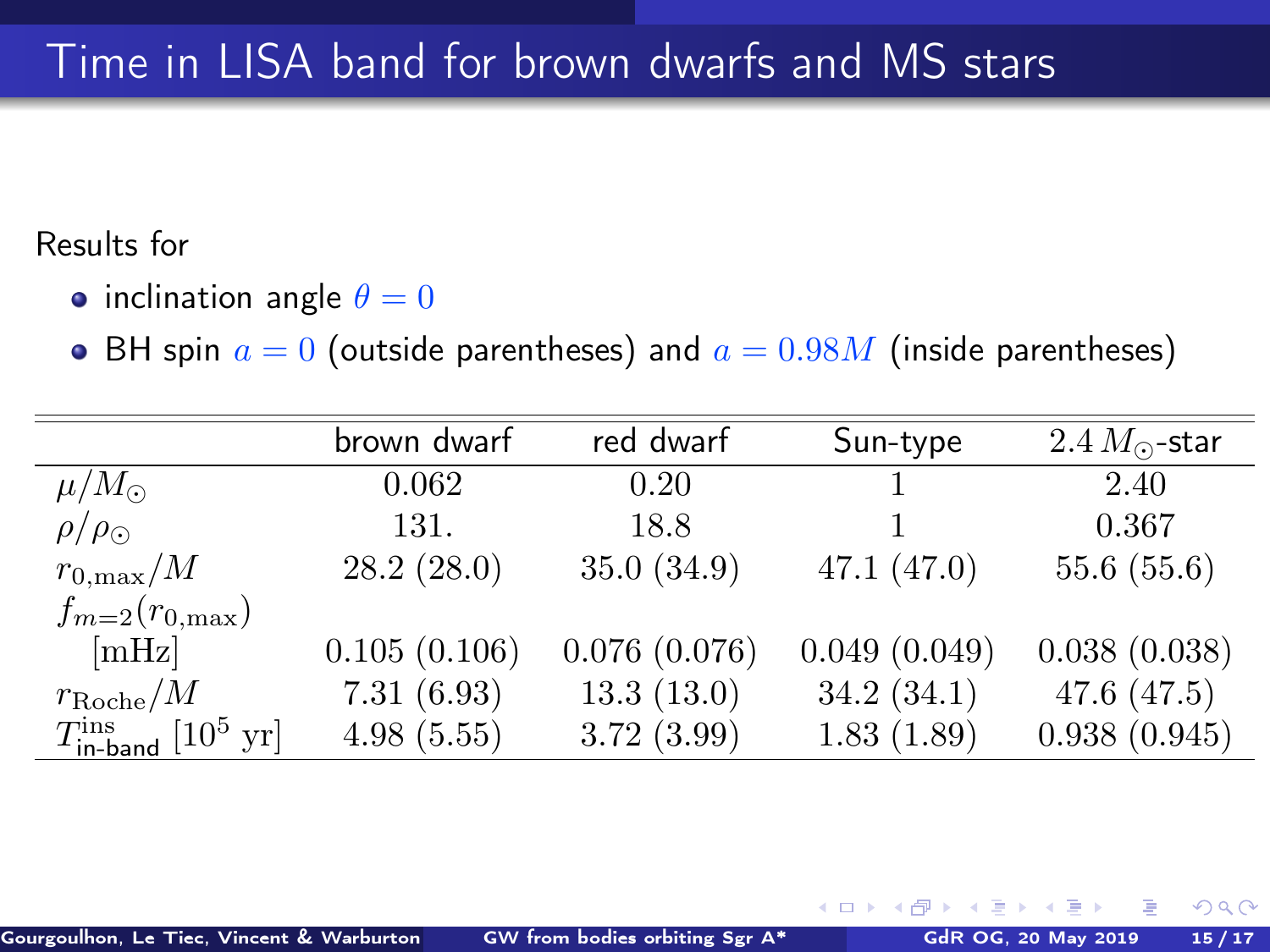## What about the accretion flow?



 $\Omega$ 

4 0 F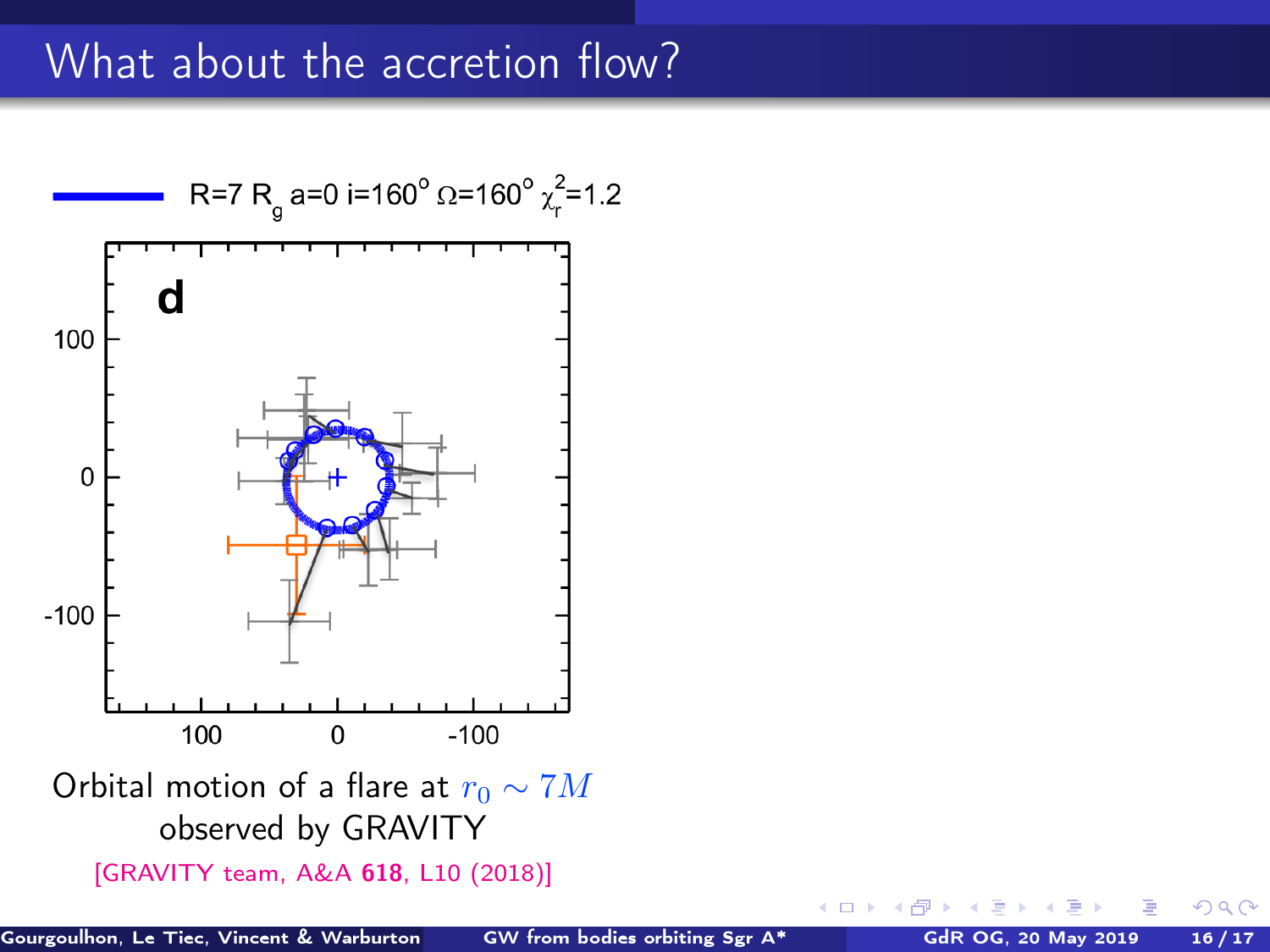## What about the accretion flow?



Gourgoulhon, Le Tiec, Vincent & Warburton ([GW from bodies orbiting Sgr A\\*](#page-0-0) GdR OG, 20 May 2019 16 / 17

 $\Omega$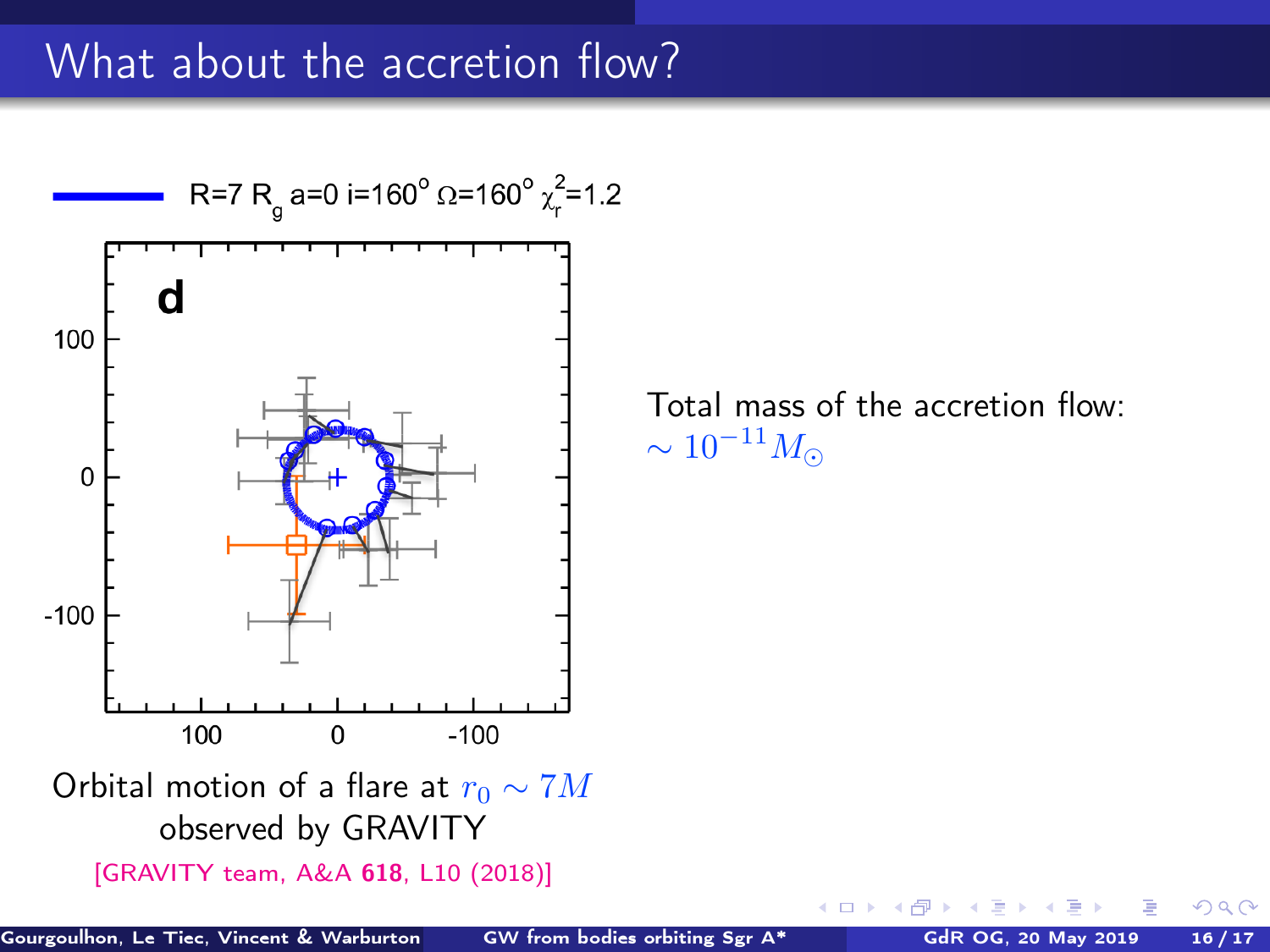## What about the accretion flow?